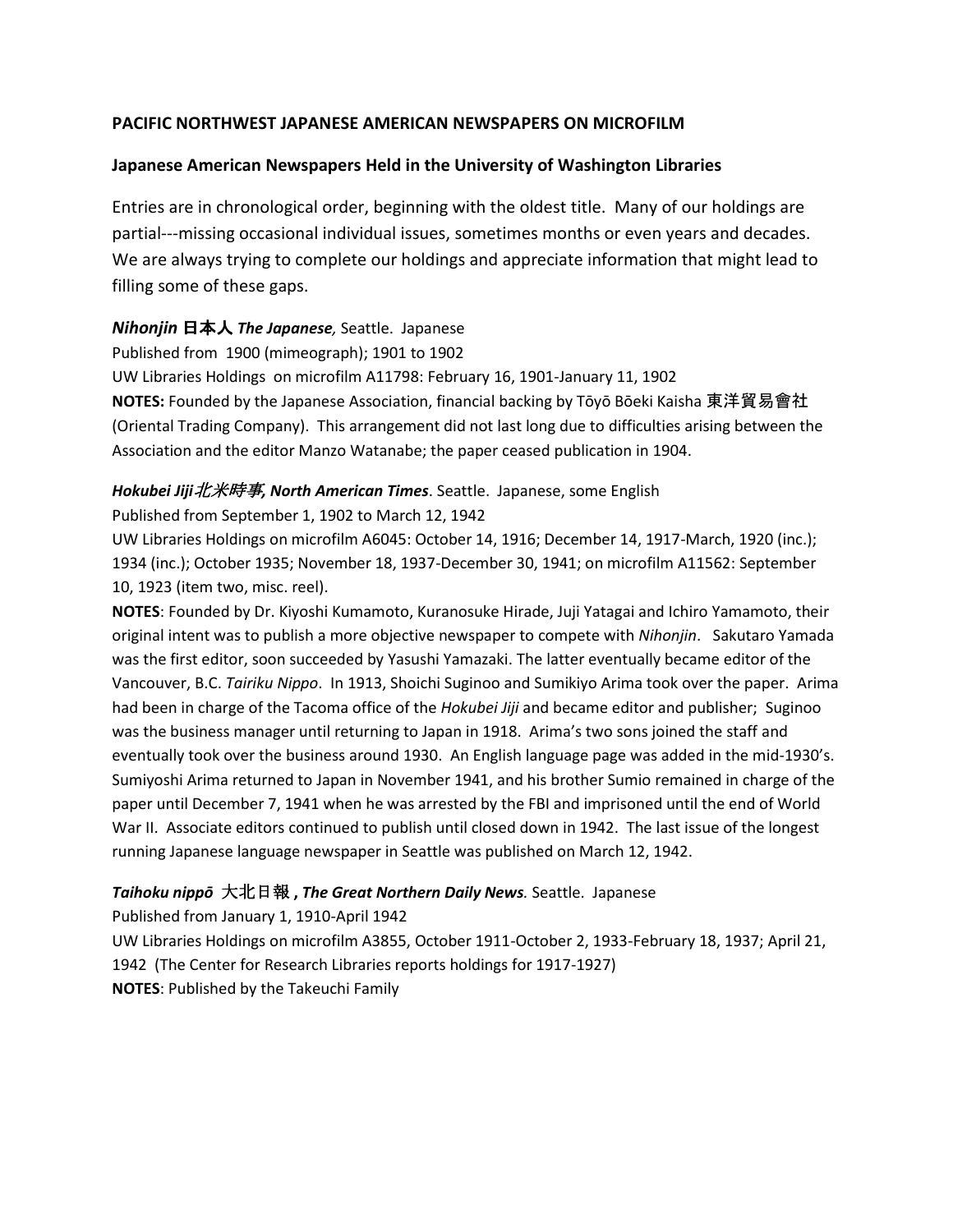### *Oshu Nippo, Oregon News*. Portland. Japanese

Published from 1908 or 1909 to 1953?

UW Libraries Holdings on microfilm A11562, January 1, 1915; August 28, 1934-September 11, 1946 **Notes**: this paper was the continuation of *Oregon Shinpo*. It was suspended temporarily World War II but resumed publication in 1945, and continued to publish until about 1953. It appeared much later, as *Oregon Shuho*. An unconfirmed story states that the *Oshu Nippo* backfiles were stored in a house in Vanport during the war, and that the file was lost in the great Vanport Flood of 1946.

## *Takoma Jiho, Tacoma Japanese Times (Tacoma Weekly Journal*), Tacoma, Washington. Japanese Published: 1911/1912(?) to 1921

UW Libraries Holdings on microfilm A11562, January 1, 1915 **Notes**: This title is a continuation of the magazine *Takoma Shuho*. Only one issue known to exist. The editor was Otsuka Shun'ichi. By 1916 *Takoma Jiho* had converted back to a magazine.

*Oshu Seinen*, Portland. Japanese, some English

Published from 1926-?

UW Libraries Holdings on microfilm A11562 July 7, 1927

**Notes**: considered a newspaper but published bi-monthly (every two months). The editor was Wataru Takahashi.

## *Japanese American Courier*, Seattle. English

Published from 1928-1942

UW Libraries Holdings on microfilm A3902: January 1, 1928-April 24, 1942

**NOTES**: First all-English language Pacific Northwest Japanese American community newspaper. James Sakamoto was the editor, and his wife, Misao Nishitani became Sakamoto's eyes and served as office manager, carrying much of the daily burden of publishing a newspaper. The *Japanese American Courier* promoted Americanism, and Sakamoto was one of the main founders and supporters of the Japanese American Citizens League.

## *Takoma Shuho, Tacoma Japanese Weekly*, Tacoma, Washington. Japanese

Published: May 1922 to April 1942

UW Libraries Holdings on microfilm A11562, April 9, 1942

**Notes**: One of the great tragedies for the Japanese language press in the Pacific Northwest, there are, so far, almost no surviving copies of this key paper but rumors continually circulate about hidden backfiles. The last editor, Shuichi Fukui continued working as a journalist (and grocer) after World War II, and was a contributor to the *Hokubei Hochi*.

## *Taishu, The Masses*, Portland. Japanese

Published: 1930?-1934?

UW Libraries Holdings on microfilm 11562, August 25, 1934

**Notes**: Edited and published by S. Hata and concerned itself with issues of social and political criticism. (A weekly Seattle publication called *Taishu* was a weeky labor magazine published by Kazue Martin (no relation to the Portland paper)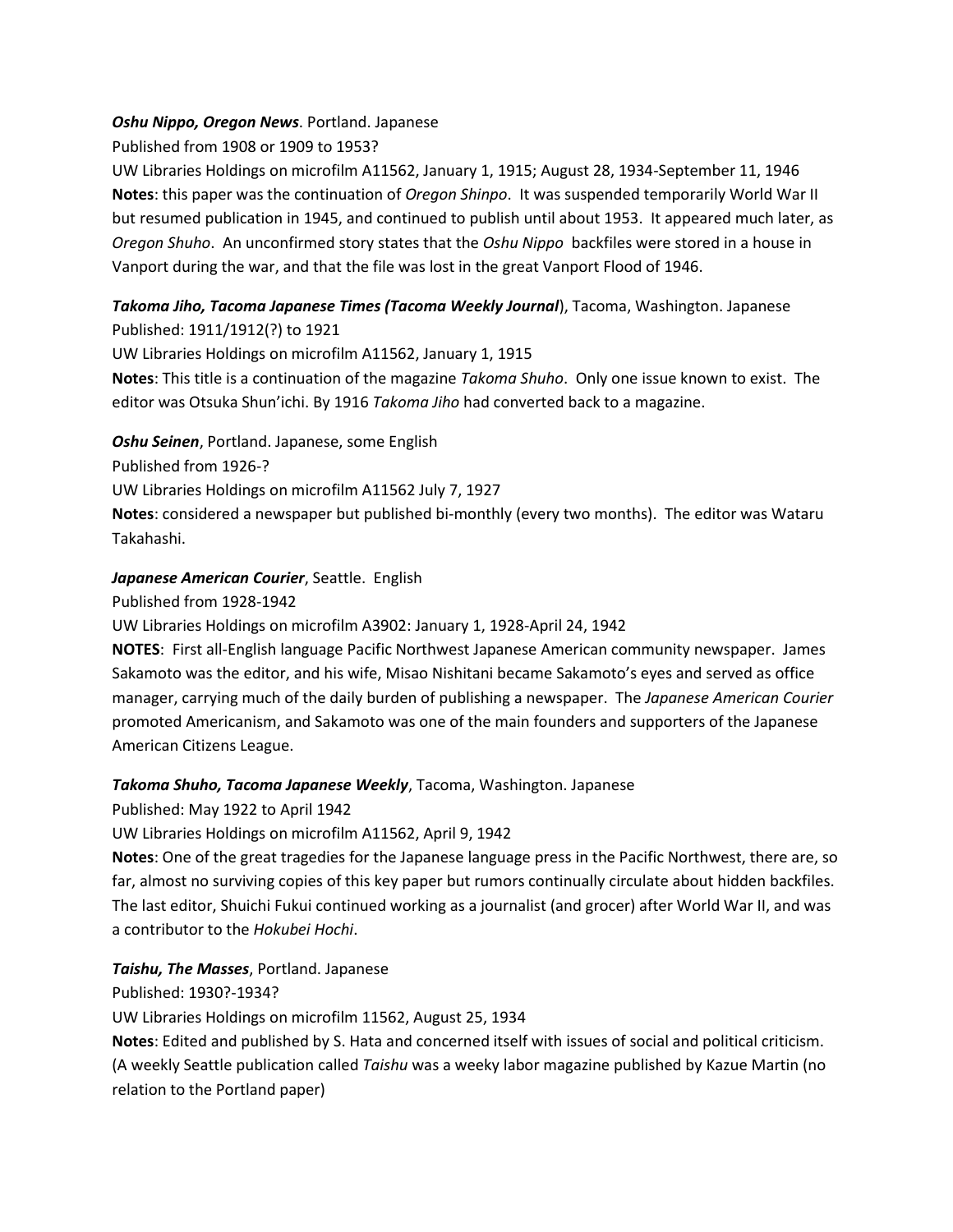#### *Kosuto Jiho*コースト時報 *The Coast Times*. Portland, Oregon. Japanese

Published 193?-19??

UW Libraries Holdings on microfilm A11562, October 1 and 22, 1936; September 29, November 3 and 17, 1939

**Notes**: Mrs. Tora Miyake was listed with the paper, and the publisher was Bunro Sakaino.

### *Camp Harmony News-Letters*, Puyallup Assembly Center, Washington. English.

<http://www.lib.washington.edu/specialcollections/collections/exhibits/harmony/exhibit/newsletter> Published between May 5, 1942 and August 14, 1942, producing 12 issues**.** 

UW Libraries Holdings on microfilm Uncat #316, May 5, 1942-August 14, 1942

**Notes**: This paper was heavily censored by the military but despite that, it conveys an intimate portrait of life in the Puyallup Fairgrounds stables. It is included as part of the award-winning website "Japanese American Exhibit & Access Project." The entire paper was transcribed by Librarian Theresa Mudrock. The original paper is on microfilm held at the University of Washington Libraries. The entire website also includes photographs, information about the assembly center layout and administration, photographs, artwork, etc. A special section focuses on the experiences of UW's Japanese American students following the attack on Pearl Harbor, "Interrupted Lives."

## *Minidoka Irrigator*, Minidoka Relocation Center, Idaho. English and some Japanese Published from September 10, 1942 to July 28, 1945

UW Libraries Holdings on microfilm A6973, reels 17-18: September 10, 1942-July 28, 1945 (additional microfilmed runs of this title available); licensed online collection of all the Japanese American Relocation Camp Newspapers available at:

# [http://go.galegroup.com/gdsc/i.do?action=interpret&id=4LKR&v=2.1&u=wash\\_main&it=aboutCollectio](http://go.galegroup.com/gdsc/i.do?action=interpret&id=4LKR&v=2.1&u=wash_main&it=aboutCollections&p=GDSC&sw=w&authCount=1) [ns&p=GDSC&sw=w&authCount=1](http://go.galegroup.com/gdsc/i.do?action=interpret&id=4LKR&v=2.1&u=wash_main&it=aboutCollections&p=GDSC&sw=w&authCount=1)

**NOTES**: All of these American concentration camps published newspapers although the content was closely controlled by the U.S. Army censors. Nonetheless, they allow a surprisingly intimate and often heartbreaking glimpse into the lives of imprisoned Japanese heritage families, two thirds of whom were American citizens. The *Minidoka Irrigator* is especially significant to this project because it was located in the Pacific Northwest and many PNW Japanese American families were inmates here. The other PNW camp paper included in this collection is the Montana *Heart Mountain Sentinel*. Richard Takeuchi, the former editor of Seattle's *Great Northern Daily News* was the editor of the *Irrigator*. The staff included Jackson Sonoda, formerly of the *Hokubei Jiji*. The paper became increasingly professional over the years and was eventually typeset, and included more far-ranging stories from former inmates who had enlisted in the military, reports from children who had managed to enroll in colleges in the Midwest and East, photographs and other features.

The University Libraries has several collections of the Assembly Center and the Camp papers on microfilm as well as licensed access to online issues.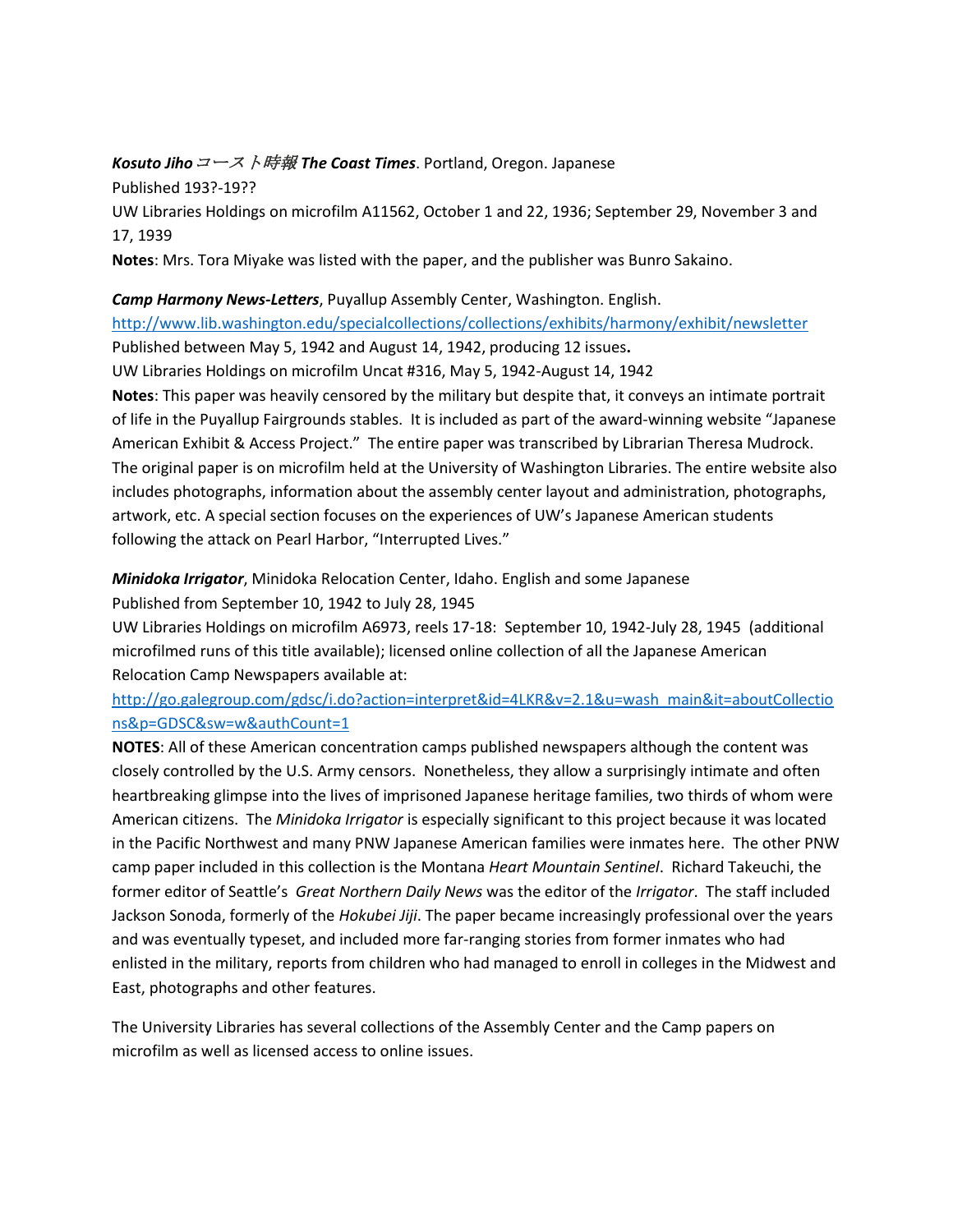#### *Northwest Times*, Seattle. English

Published from January 1, 1947-March 30, 1955

UW Libraries Holdings on microfilm A7032: January 1, 1947-March 23, 1955

**NOTES**: Founded by Budd Fukei, he had been a key contributor to the *Japanese American Courier* before the war and who, during the war years, worked at the *St. Paul Pioneer Press-Dispatch* and the *Cleveland News*. Urged by friends to start a community paper, Fukei returned to Seattle and began publishing twice a week. One of the most interesting features appeared in 1950, the "Foto Times," a pictorial focusing on local businesses and events. Regular columns on local and national news, health, fishing, reprinted articles from the *New Canadian* and *Utah Nippo,* and a series by University of Washington professor Floyd Schmoe, long time peace activist and naturalist who stood with the local Japanese community throughout the war years. After the paper closed, due to financial and personal reasons, Fukai worked for many more years as an editor at the *Seattle Post Intelligencer*.

#### **Seihoku Nippo, Northwest Daily**, Seattle.

Published November 17, 1948 to September 15, 1952

UW Libraries Holdings on microfilm A9545, November 17, 1949-September 12, 1952 **NOTES**: The second Japanese newspaper published in Seattle after World War II, it was published and edited by Kazue Martin Miyata, who was joined by Sumio Arima, Noboru Hokusei Date and Gentaro Oe. The paper covered international, national, regional and local news. When Miyata became seriously ill in 1952, the paper ceased.

#### *Oregon Shuho, Oregon Weekly*, Portland. Japanese

Published from 195?-1969? UW Libraries Holdings on microfilm A11562, October 27-November 17, 1960. **NOTES**: Continues *Oshu Nippo* and is continued by *Oshu Jiji*

*Oshu Jiji***,** Portland. Japanese , English Published from 1969(?) to 1980's(?) UW Libraries Holdings: A11562, April 26, 1976, March 7, 1977-December 21, 1984. **Notes**: Published as a weekly on a mimeograph machine by Frank Mokuo Tomori. At one time, it was based in the regional office of the Japanese American Citizens League. The paper continued the *Oregon Shuho*.

#### *Northwest Nikkei*, *Seihokubu Nikkei*, Seattle. English

Published from May 1991 to May 2, 1997 UW Libraries Holdings

**NOTES**: This paper served as the English language companion of the *Hokubei Hochi* and covered both local and national Japanese community concerns. It carried local history articles as well as current news. It merged into the English language section of the *Hokubei Hochi* from May 16, 1997 to July 1998. The name *Northwest Nikkei* reappeared as part of the English language section masthead of the *Hokubei Hochi* from 2001 to August 28, 2004.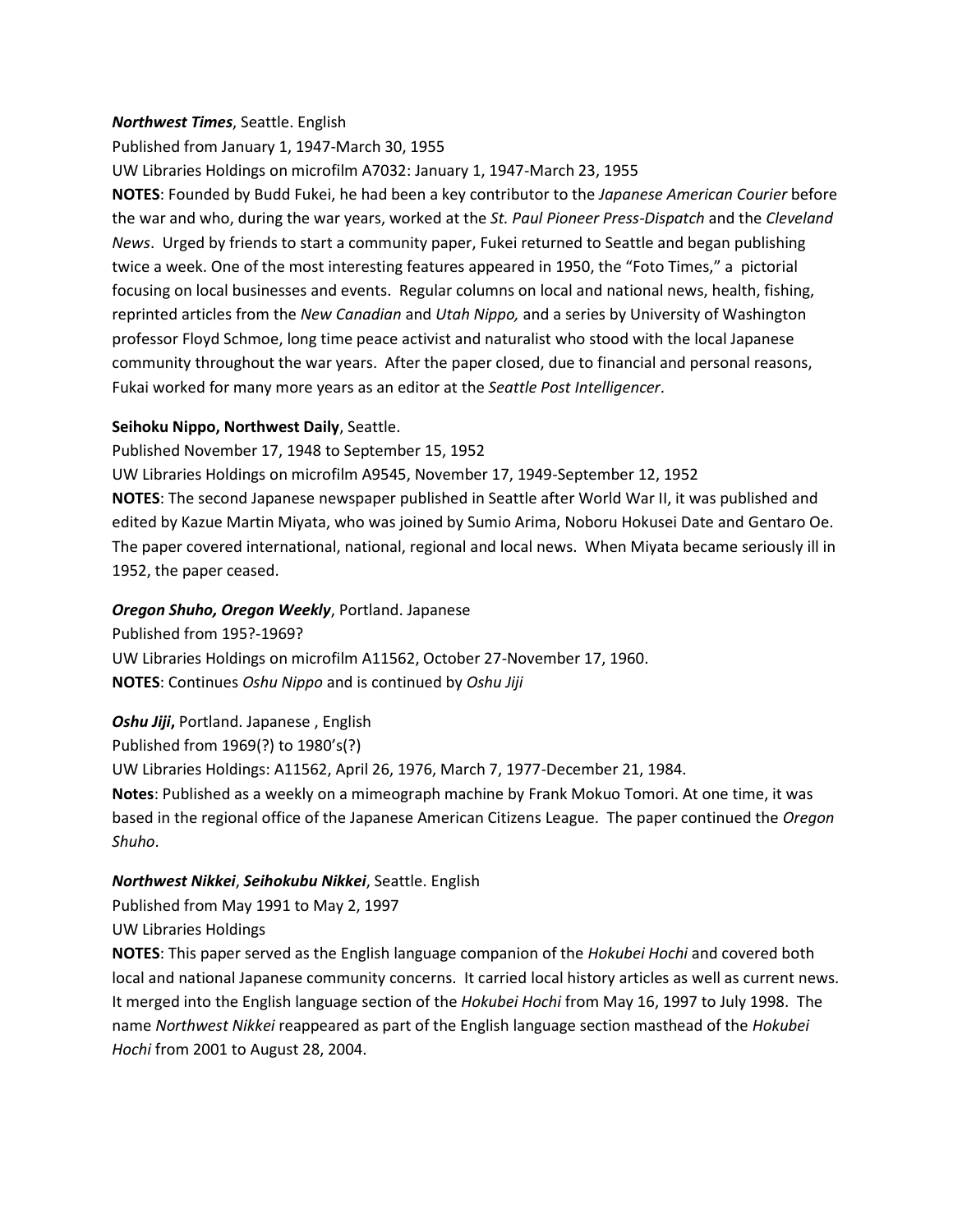*Soi Sosu, Soy Source*, Seattle. Japanese

Published 1992 – current

UW Libraries Holdings in original papercopy; to be microfilmed, September 25, 2002 – current (copy received by the UW East Asia Library and transferred every few months to the Microform & Newspaper Collections.

# **Pacific Northwest Japanese Newspapers published but NOT held by the University of Washington Libraries (and not necessarily held anywhere)**

\_\_\_\_\_\_\_\_\_\_\_\_\_\_\_\_\_\_\_\_\_\_\_\_\_\_\_\_\_\_\_\_\_\_\_\_\_\_\_\_\_\_\_\_\_\_\_\_\_\_\_\_\_\_\_\_\_\_\_\_\_\_\_\_\_\_\_\_\_\_\_\_\_\_\_\_\_\_\_\_

Entries are in chronological order, beginning with the title, place of publication and dates of publication. Locations of holdings noted if known.

# *Nisshin Jiken tsushin nippo, Daily News of the Sino-Japanese War*, Portland, Oregon. Japanese Published in 1894-1995

Holdings: Unknown **Notes**: A daily, it is said to be the first Japanese language newspaper published in Portland.

*Japonika Poorando*, Portland, Oregon. Japanese Published in mimeograph form in 1899 Holdings: Unknown

*The Report*, Seattle. Japanese Published(?) 1899 Holdings: Unknown If this title actually existed, it might be Seattle's first newspaper. More likely, it was a brief-lived newsletter published by the Japanese YMCA

# *Seihoku shinpo, Northwestern News,* Seattle. Japanese Published between June 1902-New Year's edition 1903 Holdings: Unknown